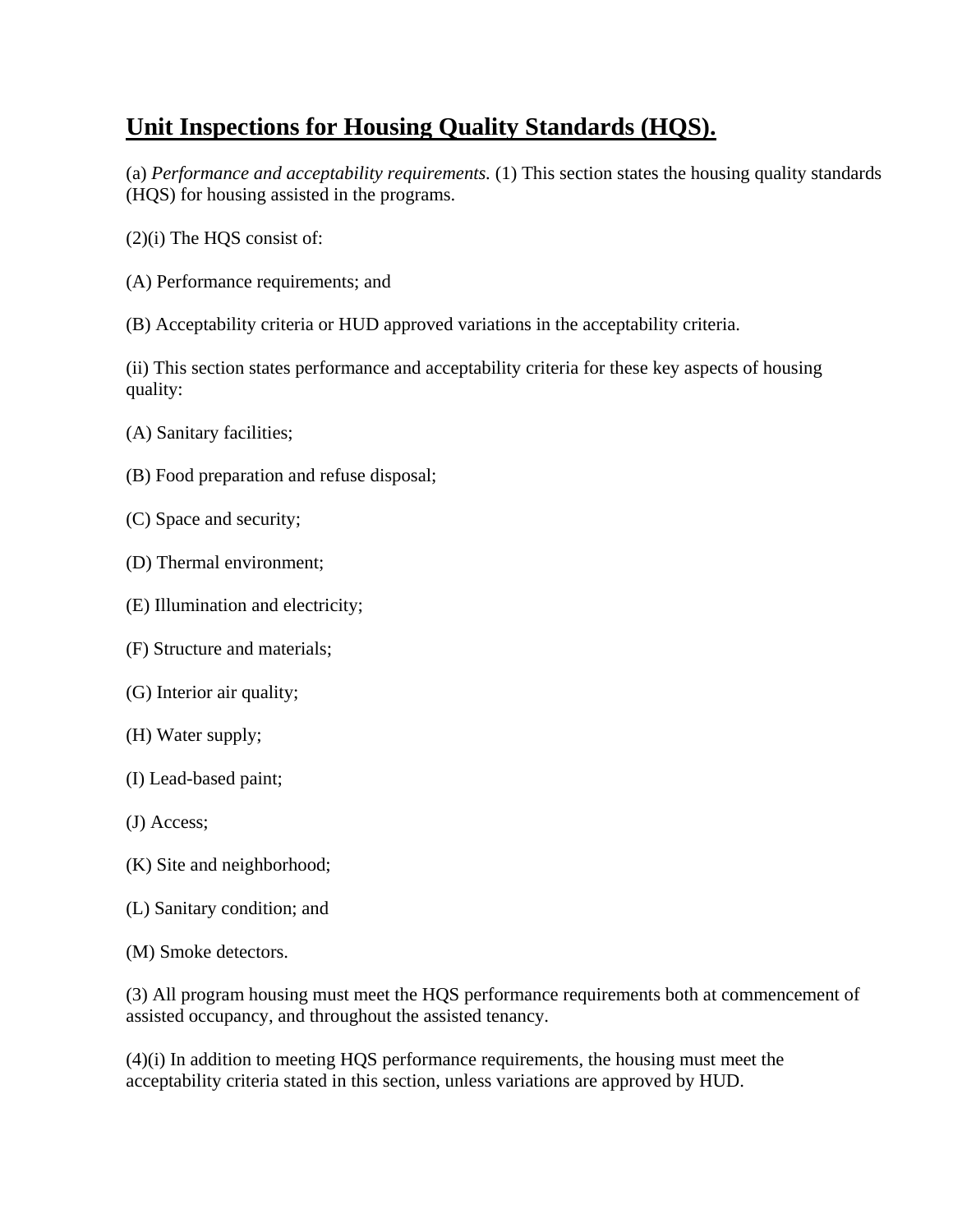(ii) HUD may approve acceptability criteria variations for the following purposes:

(A) Variations which apply standards in local housing codes or other codes adopted by the PHA; or

(B) Variations because of local climatic or geographic conditions.

(iii) Acceptability criteria variations may only be approved by HUD pursuant to paragraph (a) (4) (ii) of this section if such variations either:

(A) Meet or exceed the performance requirements; or

(B) Significantly expand affordable housing opportunities for families assisted under the program.

(iv) HUD will not approve any acceptability criteria variation if HUD believes that such variation is likely to adversely affect the health or safety of participant families, or severely restrict housing choice.

(b) *Sanitary facilities* — (1) *Performance requirements.* The dwelling unit must include sanitary facilities located in the unit. The sanitary facilities must be in proper operating condition, and adequate for personal cleanliness and the disposal of human waste. The sanitary facilities must be usable in privacy.

(2) *Acceptability criteria.* (i) The bathroom must be located in a separate private room and have a flush toilet in proper operating condition.

(ii) The dwelling unit must have a fixed basin in proper operating condition, with a sink trap and hot and cold running water.

(iii) The dwelling unit must have a shower or a tub in proper operating condition with hot and cold running water.

(iv) The facilities must utilize an approvable public or private disposal system (including a locally approvable septic system).

(c) *Food preparation and refuse disposal* —(1) *Performance requirement.* (i) The dwelling unit must have suitable space and equipment to store, prepare, and serve foods in a sanitary manner.

(ii) There must be adequate facilities and services for the sanitary disposal of food wastes and refuse, including facilities for temporary storage where necessary (e.g, garbage cans).

(2) *Acceptability criteria.* (i) The dwelling unit must have an oven, and a stove or range, and a refrigerator of appropriate size for the family. All of the equipment must be in proper operating condition. The equipment may be supplied by either the owner or the family. A microwave oven may be substituted for a tenant-supplied oven and stove or range. A microwave oven may be substituted for an owner-supplied oven and stove or range if the tenant agrees and microwave ovens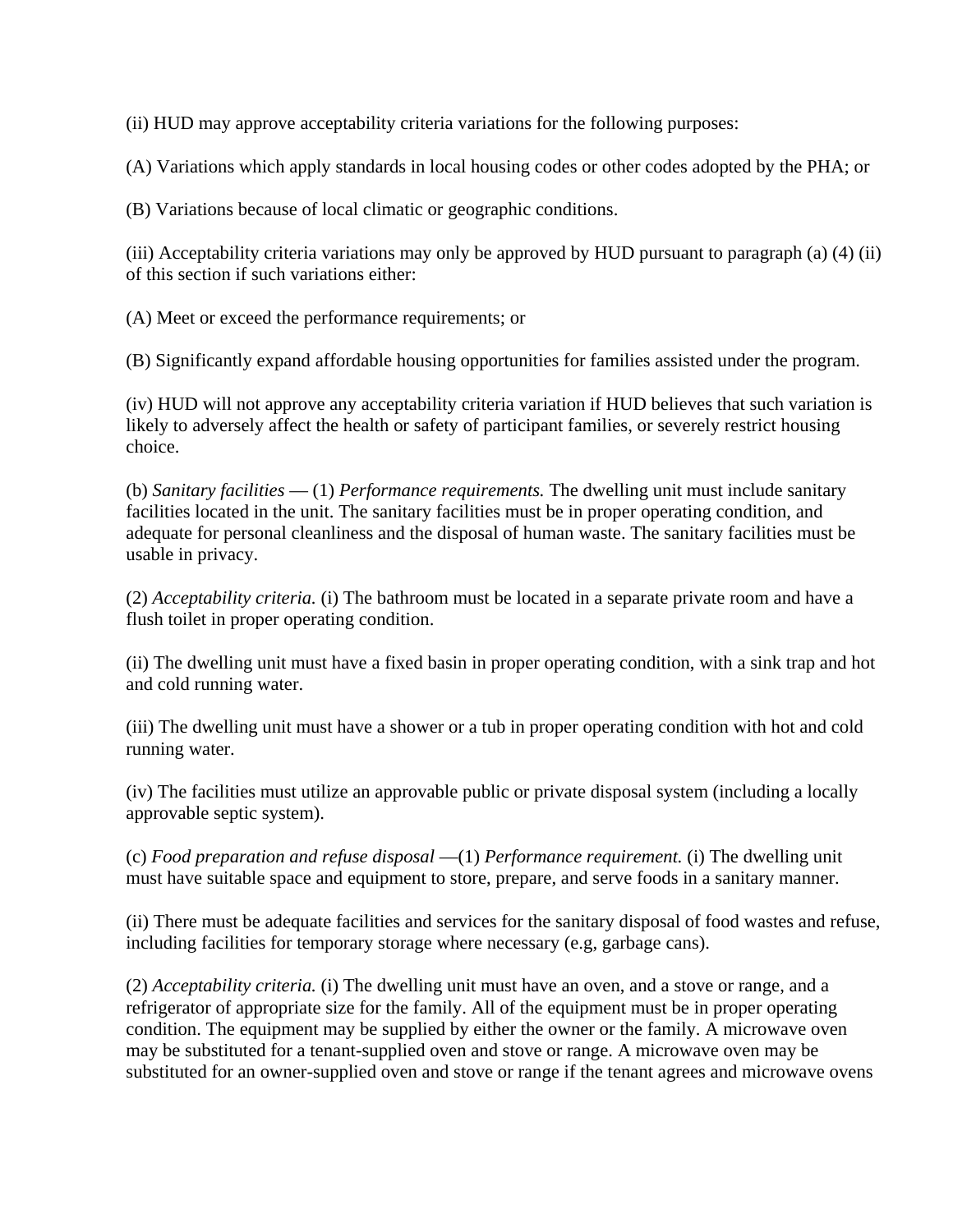are furnished instead of an oven and stove or range to both subsidized and unsubsidized tenants in the building or premises.

(ii) The dwelling unit must have a kitchen sink in proper operating condition, with a sink trap and hot and cold running water. The sink must drain into an approvable public or private system.

(iii) The dwelling unit must have space for the storage, preparation, and serving of food.

(iv) There must be facilities and services for the sanitary disposal of food waste and refuse, including temporary storage facilities where necessary (e.g., garbage cans).

(d) *Space and security* —(1) *Performance requirement.* The dwelling unit must provide adequate space and security for the family.

(2) *Acceptability criteria.* (i) At a minimum, the dwelling unit must have a living room, a kitchen area, and a bathroom.

(ii) The dwelling unit must have at least one bedroom or living/sleeping room for each two persons. Children of opposite sex, other than very young children, may not be required to occupy the same bedroom or living/sleeping room.

(iii) Dwelling unit windows that are accessible from the outside, such as basement, first floor, and fire escape windows, must be lockable (such as window units with sash pins or sash locks, and combination windows with latches). Windows that are nailed shut are acceptable only if these windows are not needed for ventilation or as an alternate exit in case of fire.

(iv) The exterior doors of the dwelling unit must be lockable. Exterior doors are doors by which someone can enter or exit the dwelling unit.

(e) *Thermal environment* —(1) *Performance requirement.* The dwelling unit must have and be capable of maintaining a thermal environment healthy for the human body.

(2) *Acceptability criteria.* (i) There must be a safe system for heating the dwelling unit (and a safe cooling system, where present). The system must be in proper operating condition. The system must be able to provide adequate heat (and cooling, if applicable), either directly or indirectly, to each room, in order to assure a healthy living environment appropriate to the climate.

(ii) The dwelling unit must not contain unvented room heaters that burn gas, oil, or kerosene. Electric heaters are acceptable.

(f) *Illumination and electricity* —(1) *Performance requirement.* Each room must have adequate natural or artificial illumination to permit normal indoor activities and to support the health and safety of occupants. The dwelling unit must have sufficient electrical sources so occupants can use essential electrical appliances. The electrical fixtures and wiring must ensure safety from fire.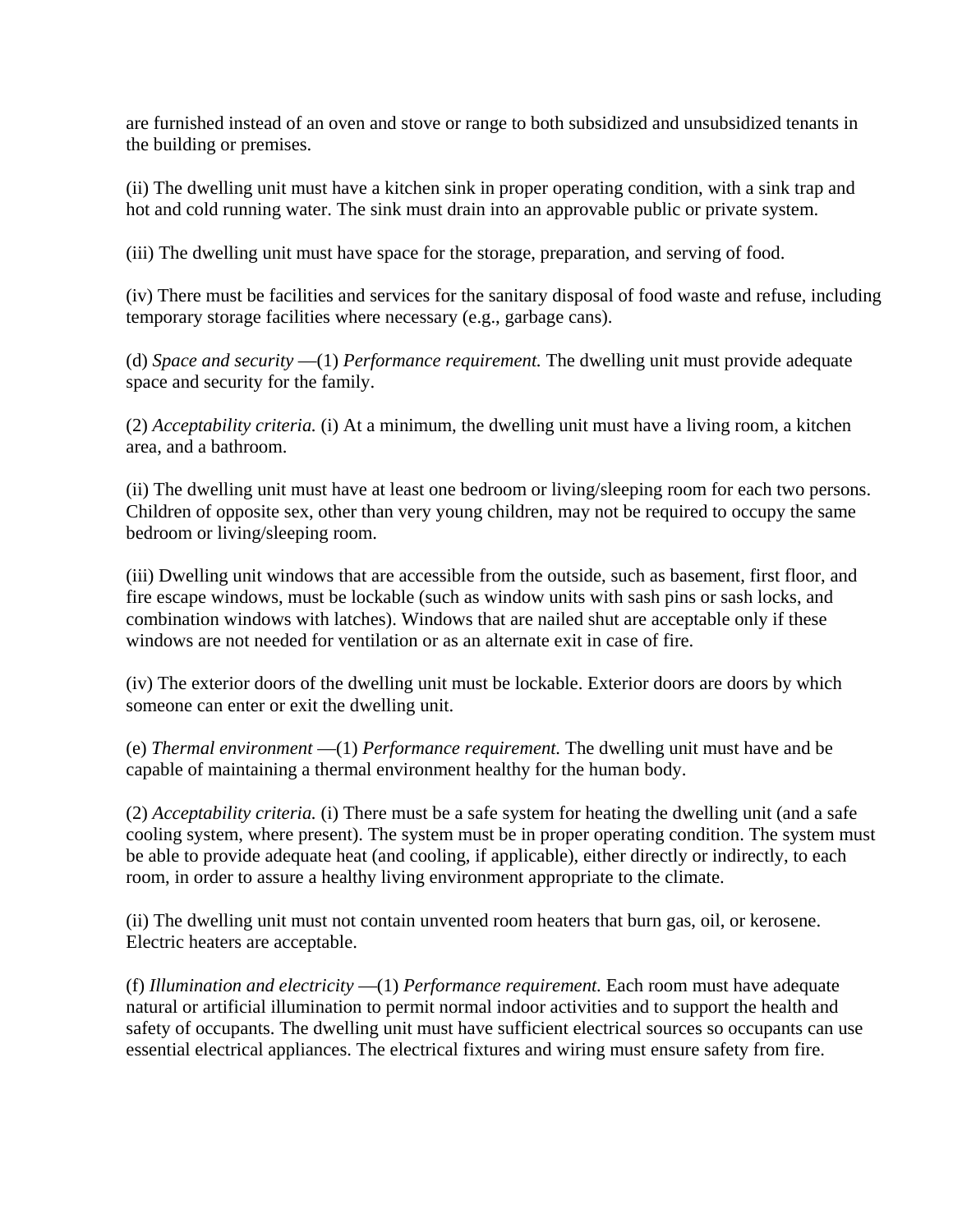(2) *Acceptability criteria.* (i) There must be at least one window in the living room and in each sleeping room.

(ii) The kitchen area and the bathroom must have a permanent ceiling or wall light fixture in proper operating condition. The kitchen area must also have at least one electrical outlet in proper operating condition.

(iii) The living room and each bedroom must have at least two electrical outlets in proper operating condition. Permanent overhead or wall-mounted light fixtures may count as one of the required electrical outlets.

(g) *Structure and materials* —(1) *Performance requirement.* The dwelling unit must be structurally sound. The structure must not present any threat to the health and safety of the occupants and must protect the occupants from the environment.

(2) *Acceptability criteria.* (i) Ceilings, walls, and floors must not have any serious defects such as severe bulging or leaning, large holes, loose surface materials, severe buckling, missing parts, or other serious damage.

(ii) The roof must be structurally sound and weather tight.

(iii) The exterior wall structure and surface must not have any serious defects such as serious leaning, buckling, sagging, large holes, or defects that may result in air infiltration or vermin infestation.

(iv) The condition and equipment of interior and exterior stairs, halls, porches, walkways, etc., must not present a danger of tripping and falling. For example, broken or missing steps or loose boards are unacceptable.

(v) Elevators must be working and safe.

(h) *Interior air quality* —(1) *Performance requirement.* The dwelling unit must be free of pollutants in the air at levels that threaten the health of the occupants.

(2) *Acceptability criteria.* (i) The dwelling unit must be free from dangerous levels of air pollution from carbon monoxide, sewer gas, fuel gas, dust, and other harmful pollutants.

(ii) There must be adequate air circulation in the dwelling unit.

(iii) Bathroom areas must have one open able window or other adequate exhaust ventilation.

(iv) Any room used for sleeping must have at least one window. If the window is designed to be open able, the window must work.

(i) *Water supply* —(1) *Performance requirement.* The water supply must be free from contamination.